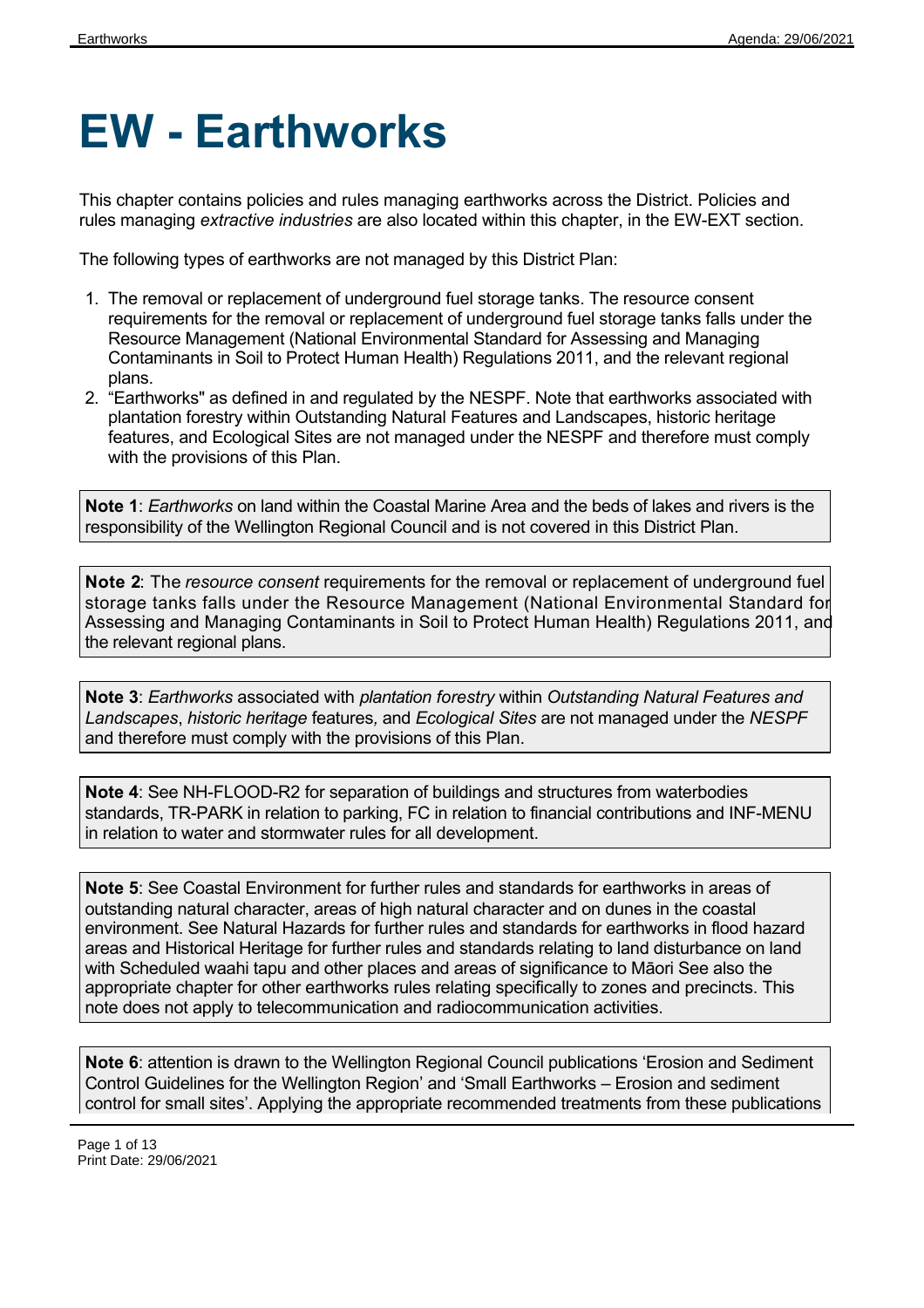is a means of compliance with this standard.

**Note 7**: In accordance with the Heritage New Zealand Pouhere Taonga Act 2014, where an archaeological site is present (or uncovered), an authority from Heritage New Zealand is required if the site is to be modified in any way.

**Note 8**: Land disturbance of scheduled waahi tapu and other places and areas of significance to Māori are addressed in the Historic Heritage chapter. It should be noted that work affecting archaeological sites is also subject to a consenting process under the Heritage New Zealand Pouhere Taonga Act 2014. An authority (consent) from Heritage New Zealand Pouhere Taonga must be obtained for the work prior to commencement. It is an offence to modify, damage or destroy an archaeological site for any purpose without an authority. The Heritage New Zealand Pouhere Taonga Act 2014 contains penalties for unauthorised archaeological site damage.

**Note 9**: Generally, an *archaeological site* is defined as any place in New Zealand, including any *building* or *structure* (or part of a *building* or *structure*) that was associated with human activity that occurred before 1900 or is the site of the wreck of any vessel where the wreck occurred before 1900 (see Heritage New Zealand Pouhere Taonga Act 2014 for full definition).

**Note 10**: See the Historic Heritage chapter for rules relating to land disturbance in historic heritage features.

**Note 11**: Earthworks on land within the Coastal Marine Area and the beds of lakes and rivers is the responsibility of the Wellington Regional Council and is not covered in this District Plan.

### **Strategic Context**

The Primarily Objectives that this chapter implements are:

- DO-O1 Tāngata Whenua;
- DO-O2 Ecology and Biodiversity;
- DO-O3 Development Management;
- DO-O4 Coastal Environment:
- DO-O5 Natural Hazards;
- DO-O7 Historic Heritage;
- DO-O9 Landscapes, Features and Landforms;
- DO-O10 Contaminated Land; and
- DO-O11 Character and Amenity Values.

#### **DO-O1** Tāngata Whenua

To work in partnership with the *tangata whenua* of the District in order to maintain *kaitiakitanga* of the District's resources and ensure that decisions affecting the natural *environment* in the District are made in accordance with the principles of Te Tiriti o Waitangi (Treaty of Waitangi).

#### **DO-O2** Ecology and Biodiversity

To improve indigenous biological diversity and ecological resilience through:

Page 2 of 13 Print Date: 29/06/2021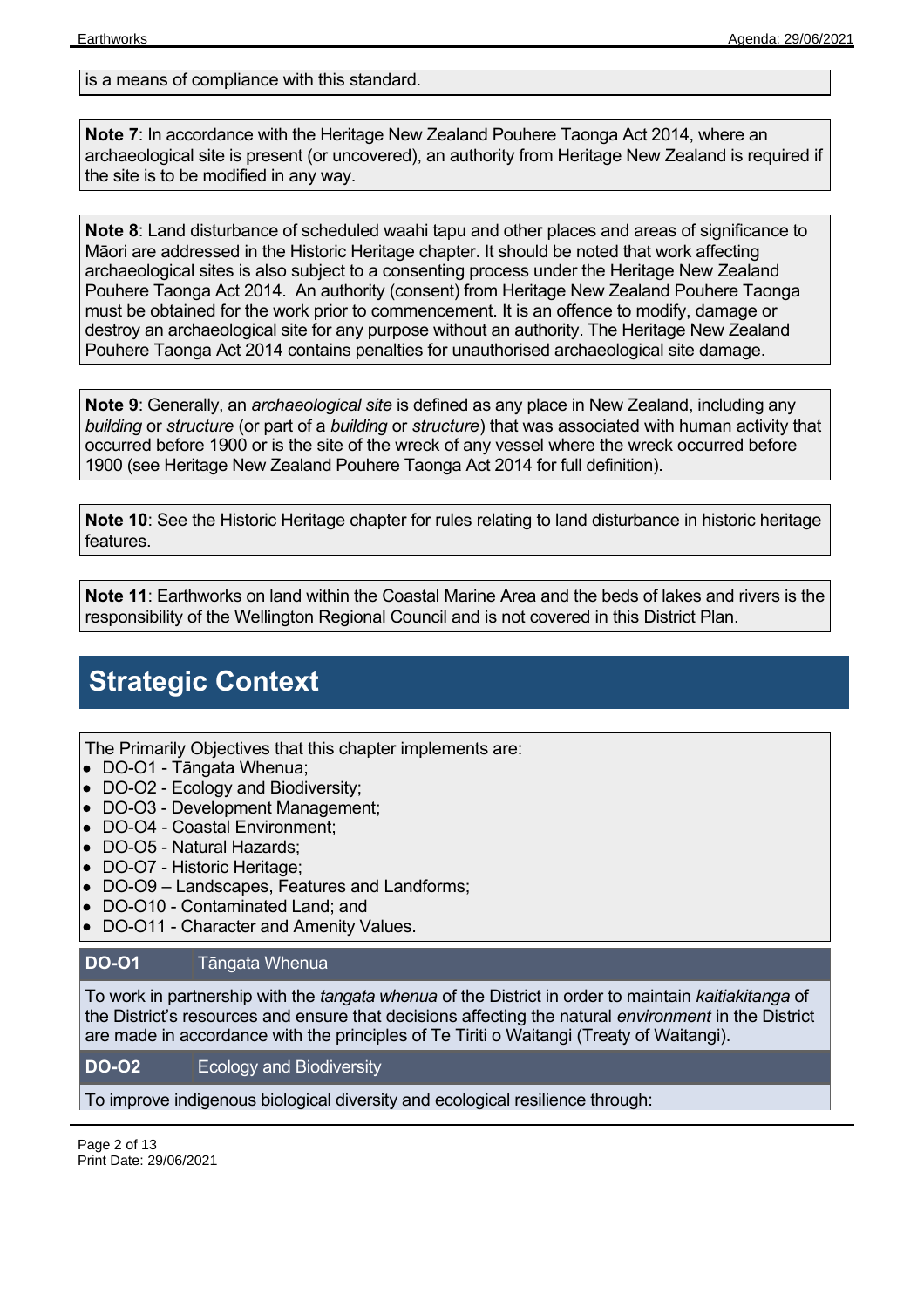- 1. protecting areas of *significant indigenous vegetation* and *significant habitats of indigenous fauna*;
- 2. encouraging restoration of the ecological integrity of indigenous ecosystems;
- 3. enhancing the health of terrestrial and aquatic ecosystems; and
- 4. enhancing the *mauri* of *waterbodies*.

#### **DO-O3** Development Management

To maintain a consolidated urban form within existing urban areas and a limited number of identified growth areas which can be efficiently serviced and integrated with existing townships, delivering:

- 1. urban areas which maximise the efficient end use of energy and integration with infrastructure;
- 2. a variety of living and working areas in a manner which reinforces the function and vitality of centres;
- 3. resilient communities where development does not result in an increase in risk to life or severity of damage to property from natural hazard events;
- 4. higher residential densities in locations that are close to centres and public open spaces, with good access to public transport;
- 5. management of development in areas of special character or amenity so as to maintain, and where practicable, enhance those special values;
- 6. sustainable natural processes including freshwater systems, areas characterised by the productive potential of the land, ecological integrity, identified landscapes and features, and other places of significant natural amenity;
- 7. an adequate supply of housing and areas for business/employment to meet the needs of the District's anticipated population which is provided at a rate and in a manner that can be sustained within the finite carrying capacity of the District; and
- 8. management of the location and effects of potentially incompatible land uses including any interface between such uses.

#### **DO-O4** Coastal Environment

To have a coastal environment where:

- 1. areas of outstanding natural character and high natural character, outstanding natural features and landscapes, areas of significant indigenous vegetation and significant habitats of indigenous fauna are identified and protected;
- 2. areas of outstanding natural character and high natural character are restored where degraded;
- 3. the effects of inappropriate subdivision, use and development are avoided, remedied, or mitigated:
- 4. public access to and along the coast to facilitate active and passive recreational use is maintained and enhanced while managing inappropriate vehicle access; and
- 5. Inappropriate development does not result in further loss of coastal dunes in the area mapped as the coastal environment.

#### **DO-O5** Natural Hazards

To ensure the safety and resilience of people and communities by avoiding exposure to increased levels of risk from natural hazards, while recognising the importance of natural processes and systems.

#### **DO-O7** Historic Heritage

To protect *historic heritage* in the District for the social, cultural and economic wellbeing of the

Page 3 of 13 Print Date: 29/06/2021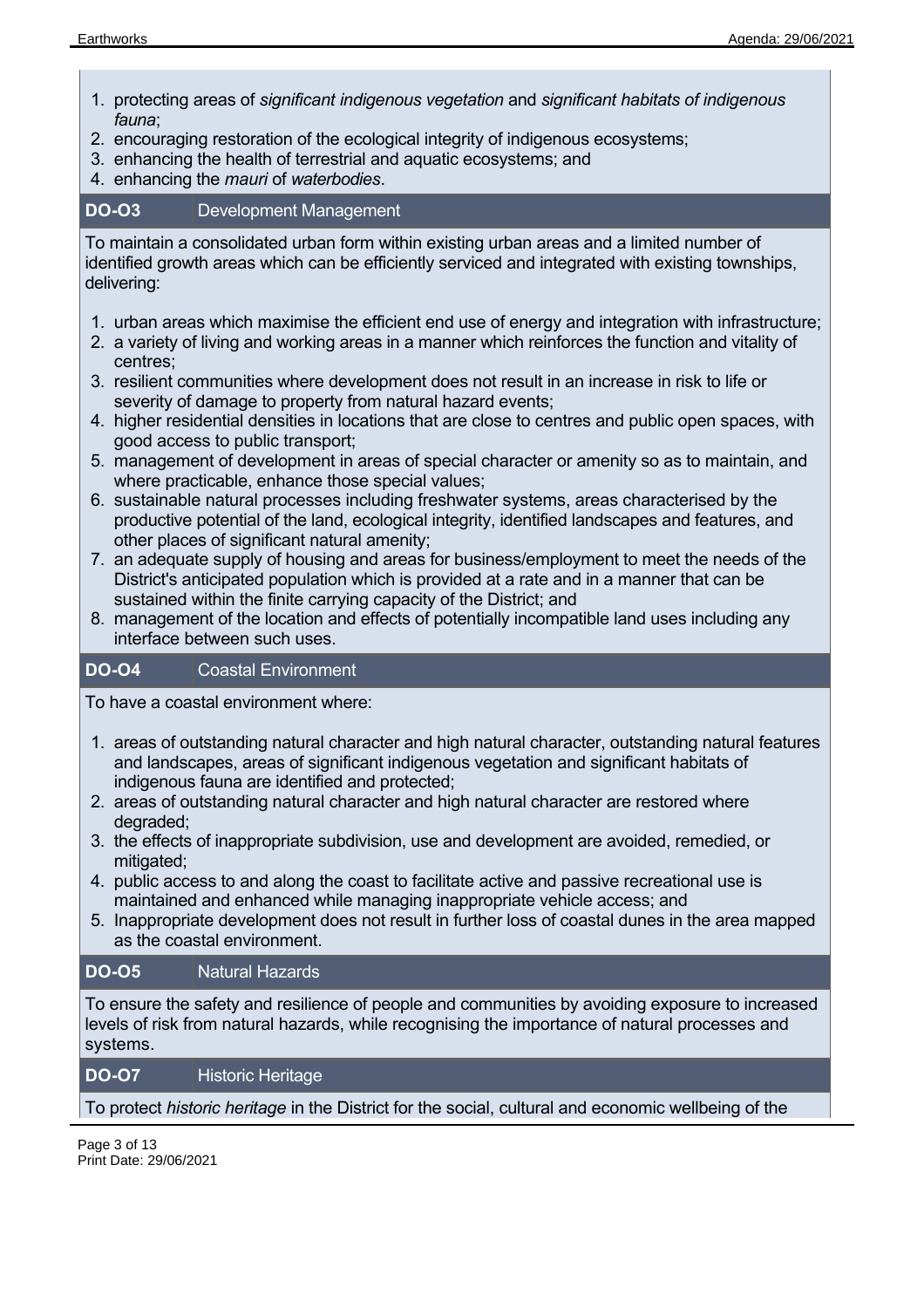Kapiti Coast community and future generations, including:

- 1. supporting the contribution of *historic heritage features* and their values to the identity, character and amenity of places and landscapes;
- 2. recognising and protecting *tangata whenua historic heritage*, including *waahi tapu and other places and areas significant to Maori;* and
- 3. providing for appropriate use and *development* of natural and physical resources with *historic heritage* values, while ensuring any adverse environmental *effects* are avoided, remedied or mitigated.

#### **DO-O9** Landscapes, Features and Landforms

To protect the District's identified *outstanding natural features and landscapes* from inappropriate *subdivision*, use and *development*; and

- 1. maintain or enhance the landscape values of *special amenity landscapes* and identified significant landforms; and
- 2. avoid, remedy or mitigate adverse *effects* of *earthworks* on natural features and landforms.

#### **DO-O10** Contaminated Land

To prevent or mitigate any adverse environmental *effect*s, including risks to human health and the *environment*, arising from past, present or future activities involving *contaminated land*.

#### **DO-O11** Character and Amenity Values

To maintain and enhance the unique character and amenity values of the District's distinct communities so that residents and visitors enjoy:

- 1. relaxed, unique and distinct village identities and predominantly low-density residential areas characterised by the presence of mature vegetation, a variety of built forms, the retention of landforms and unique community identities;
- 2. vibrant, lively *town centres* supported by higher density residential and mixed use areas;
- 3. neighbourhood *centres*, village communities and employment areas characterised by high levels of amenity, accessibility and convenience;
- 4. productive rural areas, characterised by openness, natural landforms, areas and corridors of *indigenous vegetation*, and *primary production activities*; and
- 5. well managed interfaces between different types of land use areas (e.g. between living, working and rural areas and between potentially conflicting land uses, so as to minimise adverse *effect*s

The rules in this chapter apply to all land and activities in all *zones* unless otherwise specified. Provisions in other chapters of the Plan may also be relevant.

### **Policies - Earthworks**

**EW-P1** Earthworks

**Earthworks** activities excluding extractive industries, the removal and replacement of underground storage tanks, and earthworks defined in and regulated by the NESPF will:

1. be managed to protect *geological features* identified in Schedule 6 from disturbance; and

2. be sympathetically located and of a scale that protects the values of *outstanding natural*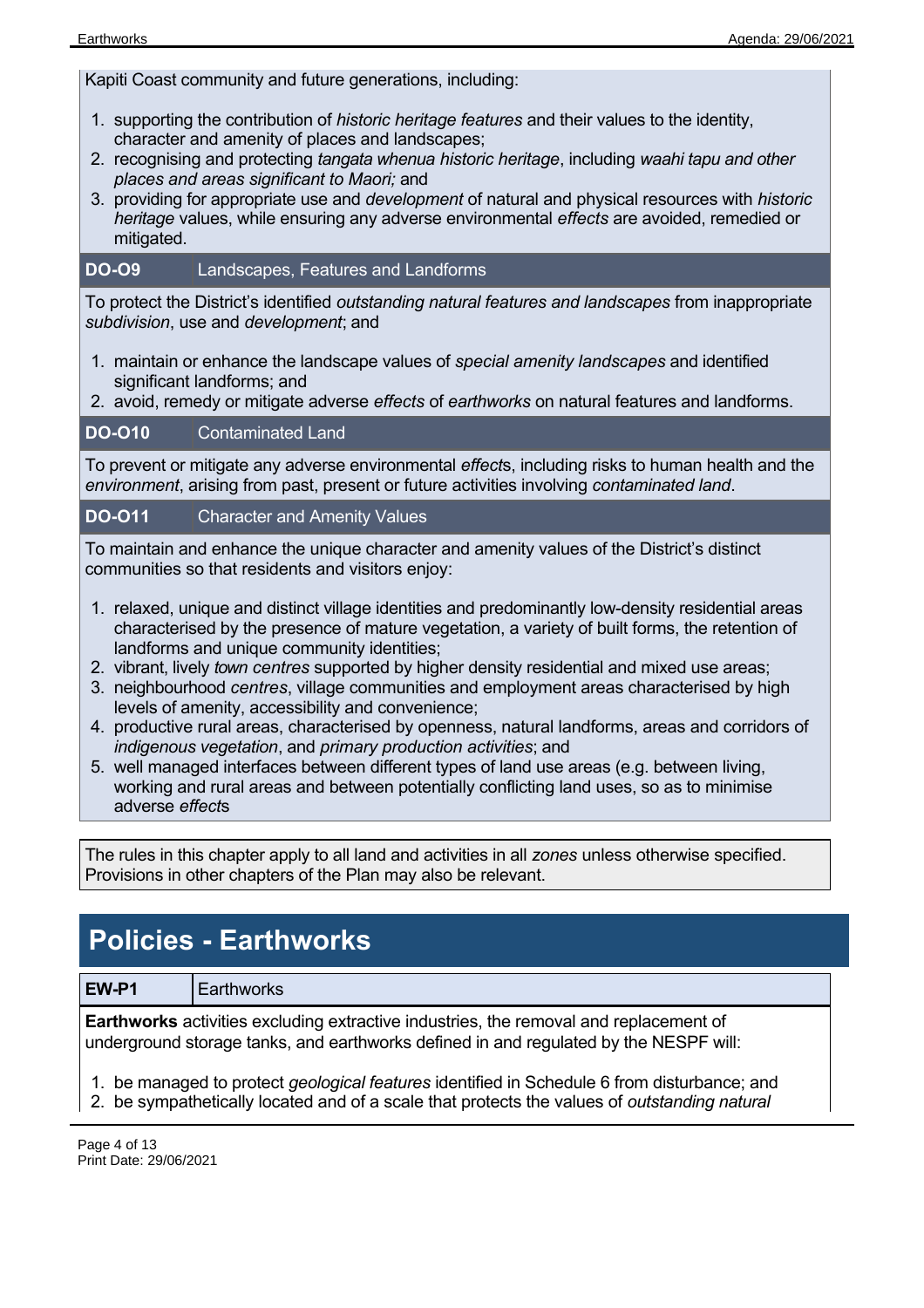*features and landscapes* identified in Schedule 4; and

- 3. avoid or mitigate erosion and off-site silt and sediment runoff to the *Council*'s reticulated *stormwater* system and *waterbodies;* and
- 4. be managed to ensure adverse *effects* on natural landforms, residential *amenity values* and rural character values are remedied or mitigated.

This policy does not apply to *extractive industries*, the removal and replacement of underground storage tanks, and earthworks defined in and regulated by the NESPF.

**Note:** The application of the appropriate recommended treatments from the Wellington Regional Council publications 'Erosion and Sediment Control Guidelines for the Wellington Region' and 'Small Earthworks – Erosion and Sediment Control for Small Sites' is consistent with this Policy.

### **Rules - Earthworks**

The following rules do not apply to *extractive industries* (see EW-EXT), the removal and replacement of underground storage tanks (see the NESCS), and earthworks defined in and regulated by the NESPF.

| EW-R1                 | Earthworks not otherwise provided for in this chapter.                                                                                                                                                                                                                                                                                                                                                                                                                                                                                                                                                                                                                                                                                         |  |
|-----------------------|------------------------------------------------------------------------------------------------------------------------------------------------------------------------------------------------------------------------------------------------------------------------------------------------------------------------------------------------------------------------------------------------------------------------------------------------------------------------------------------------------------------------------------------------------------------------------------------------------------------------------------------------------------------------------------------------------------------------------------------------|--|
| Permitted<br>Activity | <b>Standards</b>                                                                                                                                                                                                                                                                                                                                                                                                                                                                                                                                                                                                                                                                                                                               |  |
|                       | 1. The activity complies with all permitted activity standards in this chapter.                                                                                                                                                                                                                                                                                                                                                                                                                                                                                                                                                                                                                                                                |  |
| EW-R <sub>2</sub>     | <b>Earthworks</b> , excluding those listed in EW-R3, in all areas except areas subject to<br>flood hazards, outstanding natural features and landscapes, ecological sites,<br>geological features, areas of outstanding natural character, areas of high natural<br>character.                                                                                                                                                                                                                                                                                                                                                                                                                                                                 |  |
|                       | <b>Note:</b> See the Coastal Environment chapter for further rules and standards for<br>earthworks in areas of outstanding natural character, areas of high natural<br>character and on dunes in the coastal environment. See the Natural Hazards<br>chapter for further rules and standards for earthworks in flood hazard areas and the<br>Historic Heritage chapter for further rules and standards relating to land<br>disturbance on land with Scheduled waahi tapu and other places and areas of<br>significance to Māori See also refer to the appropriate zone chapter for other<br>earthworks rules relating specifically to zones and precincts. This note does not<br>apply to telecommunication and radiocommunication activities. |  |
| Permitted             | <b>Standards</b>                                                                                                                                                                                                                                                                                                                                                                                                                                                                                                                                                                                                                                                                                                                               |  |
| Activity              | 1. Earthworks must not be undertaken:                                                                                                                                                                                                                                                                                                                                                                                                                                                                                                                                                                                                                                                                                                          |  |
|                       | a. on slopes of more than 28 degrees; or<br>b. within 20 metres of a waterbody, including wetlands and coastal water.                                                                                                                                                                                                                                                                                                                                                                                                                                                                                                                                                                                                                          |  |
|                       | 2. In all other areas except as provided for in Standard 3, earthworks must not:                                                                                                                                                                                                                                                                                                                                                                                                                                                                                                                                                                                                                                                               |  |
|                       | a. disturb more than 50m <sup>3</sup> (volume) of land per subject site in residential<br>zones, working zones, natural open space zones and open space                                                                                                                                                                                                                                                                                                                                                                                                                                                                                                                                                                                        |  |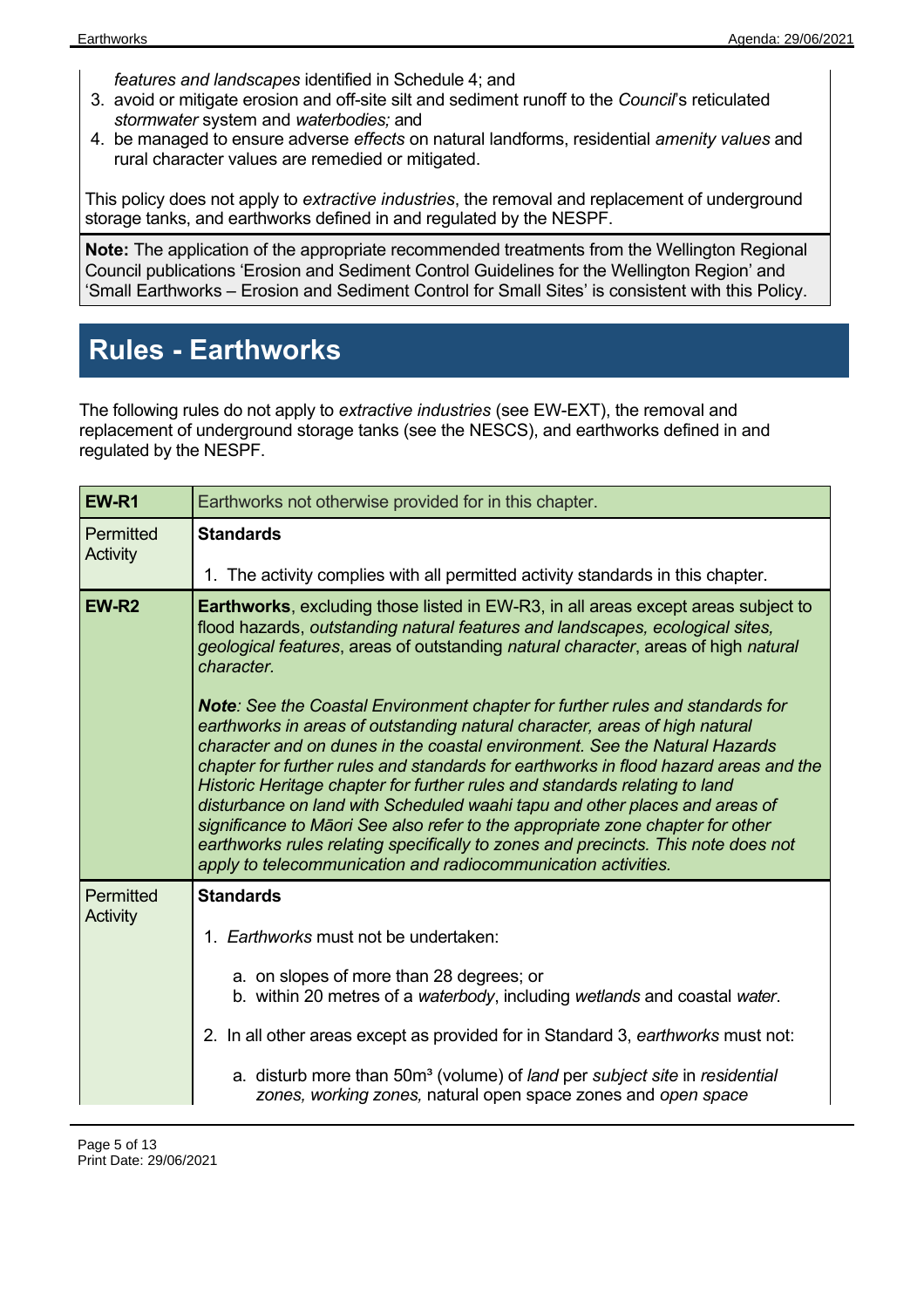| zones (excluding the Private Recreation and Leisure Precinct) within a 5<br>year period;                                                                                                                                                                                                                                                                                        |
|---------------------------------------------------------------------------------------------------------------------------------------------------------------------------------------------------------------------------------------------------------------------------------------------------------------------------------------------------------------------------------|
| b. disturb more than 100m <sup>3</sup> (volume) of <i>land</i> per <i>subject site</i> in rural zones<br>within a 5 year period; and                                                                                                                                                                                                                                            |
| c. alter the original ground level by more than 1 metre, measured vertically.                                                                                                                                                                                                                                                                                                   |
| This standard applies whether in relation to a particular earthwork or as a<br>total of cumulative earthworks within the specified period.                                                                                                                                                                                                                                      |
| 3. Earthworks for the construction of permitted telecommunications and radio<br>communication facilities, and their maintenance, renewal and minor upgrading<br>outside legal road, provided that the earthworks do not alter the original ground<br>level by more than 1.5 metres measured vertically, except piling associated<br>with the installation of a network utility. |
| 4. Standards 1 and 2 under this rule do not apply, to:                                                                                                                                                                                                                                                                                                                          |
| a. earthworks associated with farm and forestry tracks permitted under<br>GRUZ-R4, RPROZ-R4, RLZ-R4 and FUZ-R4;<br>b. planting trees;                                                                                                                                                                                                                                           |
| c. removing trees;<br>d. horticultural root ripping;                                                                                                                                                                                                                                                                                                                            |
| e. digging offal pits                                                                                                                                                                                                                                                                                                                                                           |
| f. burying dead stock and plant waste;<br>g. drilling bores;                                                                                                                                                                                                                                                                                                                    |
| h. installing and maintaining services such as water pipes and troughs;<br>i. or where a more specific earthworks provision is provided for in the zone or                                                                                                                                                                                                                      |
| precinct methods;<br>j. earthworks required to effect a subdivision of land in the Otaki South<br>Precinct under SUB-WORK-R45.                                                                                                                                                                                                                                                  |
| 5. Any earthworks must ensure that:                                                                                                                                                                                                                                                                                                                                             |
| a. Surface runoff from the subject site is isolated from other subject sites and<br>existing <i>infrastructure</i> ; and                                                                                                                                                                                                                                                        |
| b. The potential for silt and sediment to enter the <i>stormwater</i> system or<br>waterbodies in surface runoff from the subject site, is minimised; and<br>c. Erosion and sediment control measures are installed and maintained for<br>the duration of the construction period, where necessary.                                                                             |
| 6. Accidental Discovery Protocol (HH-Table 1) to be followed for any accidental<br>discovery of a waahi tapu or other cultural site.                                                                                                                                                                                                                                            |
| a. Accidental Discovery Protocol – should a waahi tapu of other cultural site be<br>unearthed during earthworks the contractor and/or owner must:-<br>i. cease operations;<br>ii. inform local iwi;                                                                                                                                                                             |
| iii. inform Heritage New Zealand and apply for the appropriate authority if<br>required;<br>iv. take appropriate action, after discussion with Heritage New Zealand,<br>Council and Iwi to remedy damage and/or restore the site.                                                                                                                                               |
|                                                                                                                                                                                                                                                                                                                                                                                 |

7. Standards (2) and (3) do not apply to *earthworks* required to effect a *subdivision*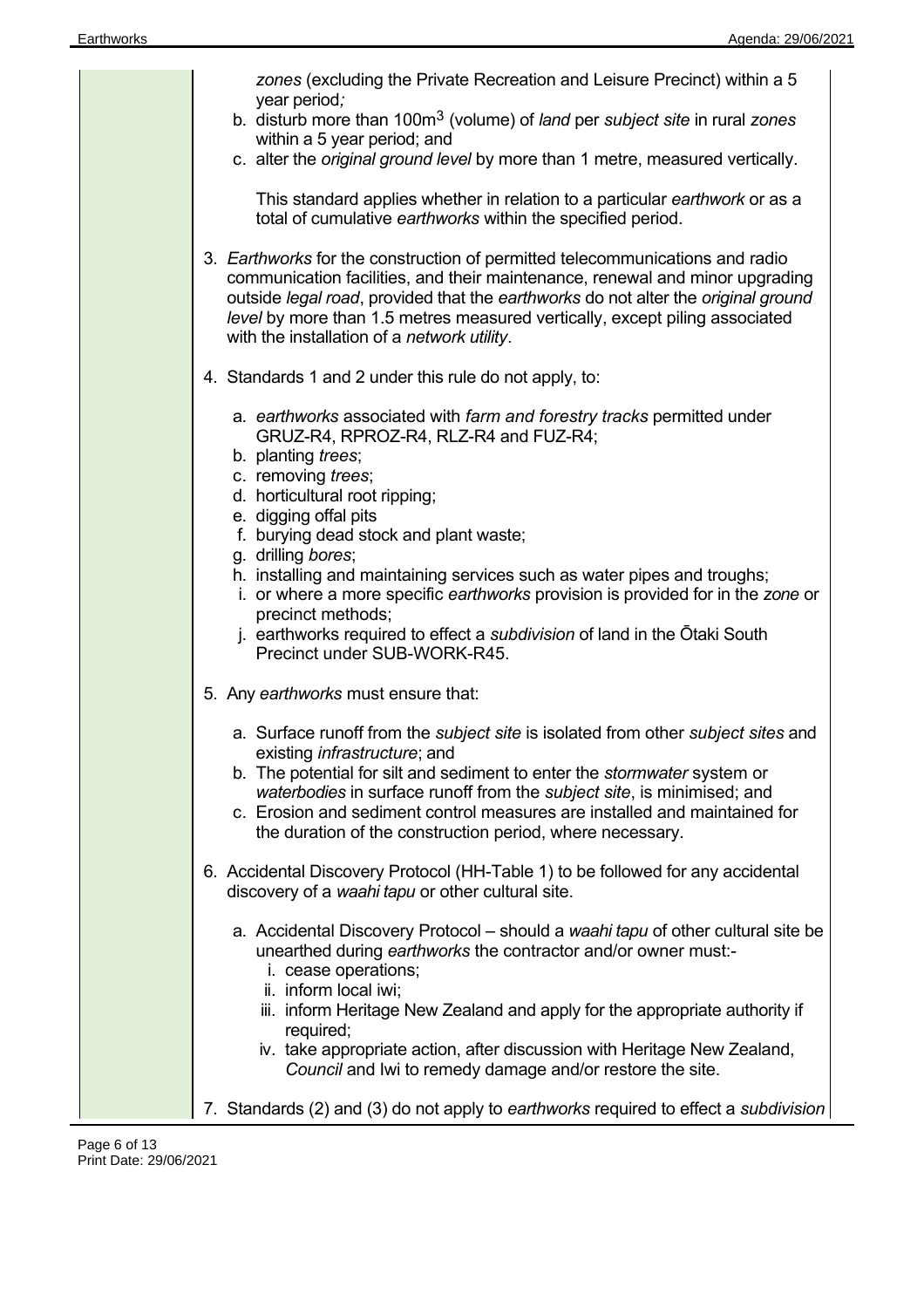|                                                                                                                                                                                                                                                                | of land in the Otaki South Precinct under SUB-WORK-R46.                                                                                                                                                                                                                                                                                                                                                                                                                                                                                                                                                                                                                                                                                              |                                                                                                                                                                 |
|----------------------------------------------------------------------------------------------------------------------------------------------------------------------------------------------------------------------------------------------------------------|------------------------------------------------------------------------------------------------------------------------------------------------------------------------------------------------------------------------------------------------------------------------------------------------------------------------------------------------------------------------------------------------------------------------------------------------------------------------------------------------------------------------------------------------------------------------------------------------------------------------------------------------------------------------------------------------------------------------------------------------------|-----------------------------------------------------------------------------------------------------------------------------------------------------------------|
| EW-R <sub>3</sub>                                                                                                                                                                                                                                              | Earthworks in all areas associated with:                                                                                                                                                                                                                                                                                                                                                                                                                                                                                                                                                                                                                                                                                                             |                                                                                                                                                                 |
|                                                                                                                                                                                                                                                                | 1. road maintenance activities within the legal road.<br>2. maintenance of access ways, including walkways and cycle ways not within<br>legal road.<br>3. activities permitted under NH-FLOOD-R4, NH-FLOOD-R6, and NH-FLOOD-<br>Environment.<br>their maintenance, renewal and minor upgrading within the legal road.<br>5. maintenance of farm tracks permitted under GRUZ-R4, RPROZ-R5, RLZ-R5<br>and FUZ-R5.<br>6. approved building (excluding minor buildings) developments, subject to a<br>building consent, where the earthworks do not extend more than 2 metres<br>beyond the foundation line of the building.                                                                                                                             | R7 except within outstanding natural features and landscapes in the Coastal<br>4. the construction of telecommunication and radio communication facilities, and |
| Permitted<br>Activity                                                                                                                                                                                                                                          | <b>Standards</b>                                                                                                                                                                                                                                                                                                                                                                                                                                                                                                                                                                                                                                                                                                                                     |                                                                                                                                                                 |
|                                                                                                                                                                                                                                                                | 1. Any earthworks must ensure that:                                                                                                                                                                                                                                                                                                                                                                                                                                                                                                                                                                                                                                                                                                                  |                                                                                                                                                                 |
|                                                                                                                                                                                                                                                                | a. surface runoff from the subject site is isolated from other subject sites and<br>existing <i>infrastructure</i> ; and<br>b. the potential for silt and sediment to enter the stormwater system or<br>waterbodies in surface runoff from the <i>subject site</i> , is minimised; and<br>c. erosion and sediment control measures are installed and maintained for the<br>duration of the construction period, where necessary.<br>2. Archaeological Discovery Protocol to be followed for any accidental discovery<br>of a waahi tapu or other cultural site.<br>a. Accidental Discovery Protocol - should a waahi tapu or other cultural site be<br>unearthed during <i>Earthworks</i> the contractor and/or owner must:-<br>i. cease operations: |                                                                                                                                                                 |
| ii. inform local iwi;<br>iii. inform Heritage New Zealand and apply for the appropriate authority if<br>required;<br>iv. take appropriate action, after discussion with Heritage New Zealand, the<br>Council and Iwi to remedy damage and/or restore the site. |                                                                                                                                                                                                                                                                                                                                                                                                                                                                                                                                                                                                                                                                                                                                                      |                                                                                                                                                                 |
| EW-R4                                                                                                                                                                                                                                                          | <b>Earthworks (excluding farm tracks for permitted farming activities) within</b><br>outstanding natural features and landscapes not permitted under EW-R3 standards<br>1-4 or $6.$                                                                                                                                                                                                                                                                                                                                                                                                                                                                                                                                                                  |                                                                                                                                                                 |
|                                                                                                                                                                                                                                                                | <b>Note:</b> See EW-R3 for earthworks to maintain <i>farm tracks</i> and EW-R6 to establish,<br>or upgrade farm or forestry tracks on land within outstanding natural features and<br>landscapes.                                                                                                                                                                                                                                                                                                                                                                                                                                                                                                                                                    |                                                                                                                                                                 |
| <b>Controlled</b>                                                                                                                                                                                                                                              | <b>Standards</b>                                                                                                                                                                                                                                                                                                                                                                                                                                                                                                                                                                                                                                                                                                                                     | <b>Matters of Control</b>                                                                                                                                       |
| <b>Activity</b>                                                                                                                                                                                                                                                | 1. Earthworks must not be undertaken:                                                                                                                                                                                                                                                                                                                                                                                                                                                                                                                                                                                                                                                                                                                | 1. Effects on landscape values and<br>visual amenity.                                                                                                           |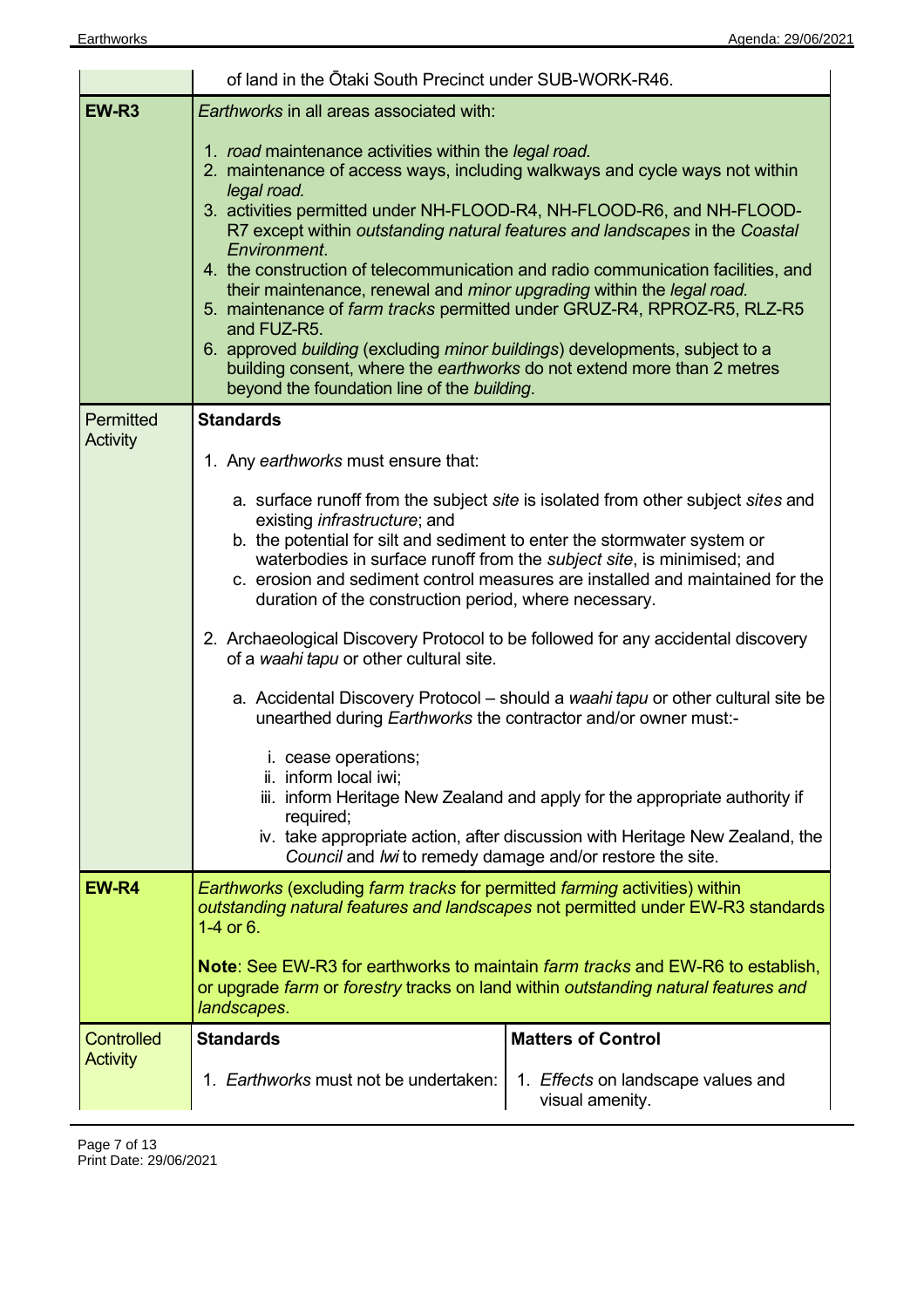|  | a. on slopes of more than 28<br>degrees; or<br>b. within 20 metres of a waterbody,<br>including wetlands and coastal<br>water.                                                                                                                                                                                                                                                                                                                                                                                                                                 | 2. The effects on water collection areas. |
|--|----------------------------------------------------------------------------------------------------------------------------------------------------------------------------------------------------------------------------------------------------------------------------------------------------------------------------------------------------------------------------------------------------------------------------------------------------------------------------------------------------------------------------------------------------------------|-------------------------------------------|
|  | 2. Earthworks must not result in a<br>vertical change (cut or fill) that<br>exceeds 1 metre.<br>3. Volume of earthworks must not<br>exceed 50 $m3$ per site within a 5 year<br>period in residential zones, the<br>natural open space zone and open<br>space zones (excluding the Private<br>Recreation and Leisure Precinct),<br>and 100m <sup>3</sup> per site within a 5 year<br>period in rural zones. This standard<br>applies whether in relation to a<br>particular earthwork or as a total of<br>cumulative earthworks within the<br>specified period. |                                           |
|  | 4. Standards 1-3 under this Rule do<br>not apply to:<br>a. planting trees;<br>b. drilling bores;<br>c. installing and maintaining<br>services such as water pipes<br>and troughs;<br>or where a more specific<br>earthworks provision is provided<br>for in the zone or precinct<br>methods.                                                                                                                                                                                                                                                                   |                                           |
|  | 5. Any earthworks must ensure that:<br>a. surface runoff from the<br>subject site is isolated from<br>other subject sites and existing<br><i>infrastructure; and</i><br>b. surface runoff from the<br>subject site containing silt and<br>sediment is prevented from<br>entering the stormwater system<br>or waterbodies; and<br>c. erosion and sediment control<br>measures are installed and<br>maintained for the duration of<br>the construction period, where<br>necessary.                                                                               |                                           |
|  | 6. Accidental Discovery Protocol to be                                                                                                                                                                                                                                                                                                                                                                                                                                                                                                                         |                                           |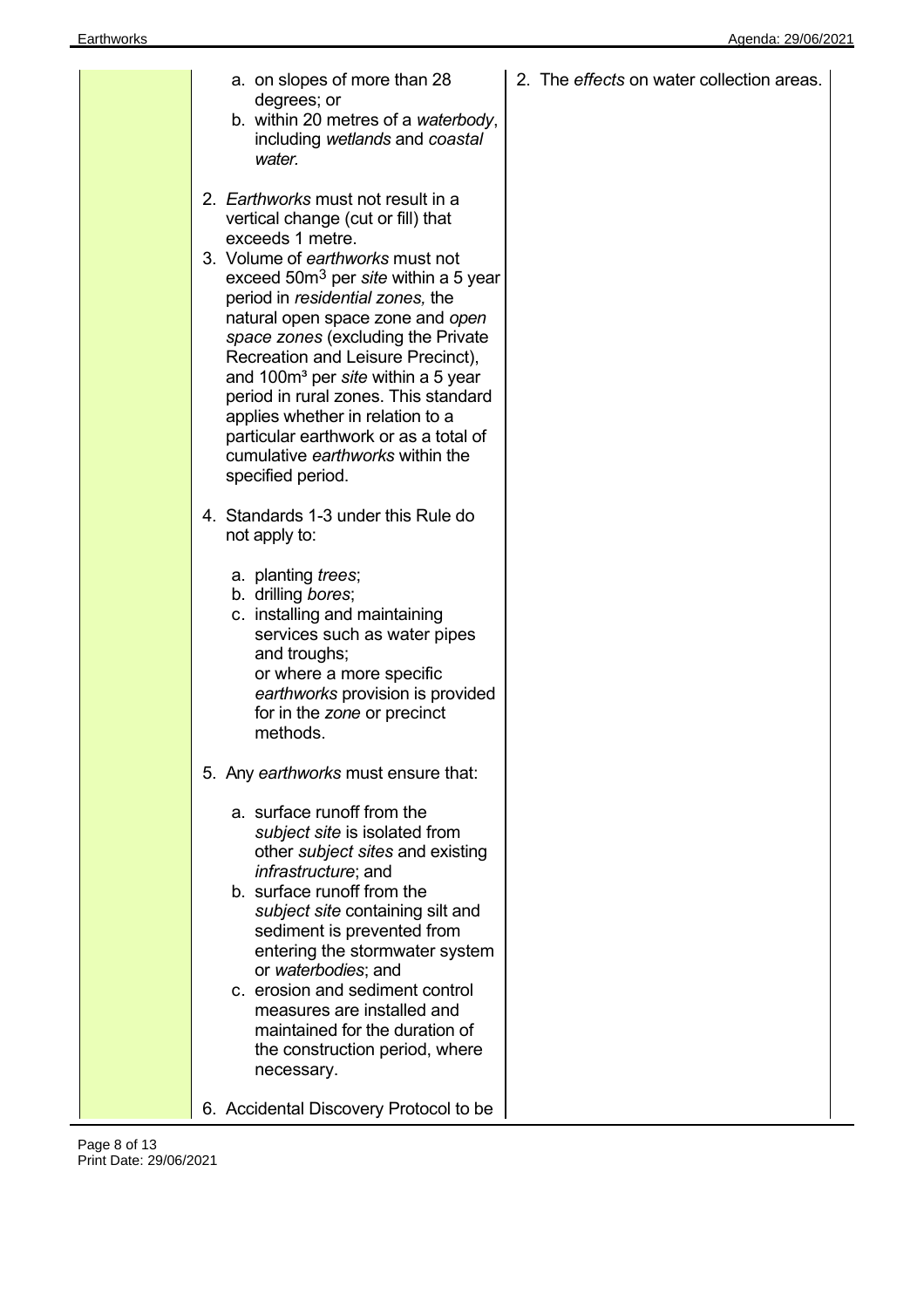|                                                              | followed for any accidental<br>discovery of a waahi tapu or other<br>cultural site.<br>a. Accidental Discovery Protocol -<br>should a waahi tapu or other<br>cultural site be unearthed during<br>earthworks the contractor and/or<br>owner must:<br><i>i.</i> cease operations;<br>ii. inform local iwi;<br>iii. inform Heritage New<br>Zealand and apply for the<br>appropriate authority if<br>required;<br>iv. take appropriate action, after<br>discussion with Heritage<br>New Zealand, the Council<br>and <i>lwi</i> to remedy damage<br>and/or restore the site. |                                                                                                                                                                                                                                                                                                                                                                                                                                      |
|--------------------------------------------------------------|--------------------------------------------------------------------------------------------------------------------------------------------------------------------------------------------------------------------------------------------------------------------------------------------------------------------------------------------------------------------------------------------------------------------------------------------------------------------------------------------------------------------------------------------------------------------------|--------------------------------------------------------------------------------------------------------------------------------------------------------------------------------------------------------------------------------------------------------------------------------------------------------------------------------------------------------------------------------------------------------------------------------------|
| <b>EW-R5</b>                                                 | Earthworks not complying with one or more of the permitted activity standards in<br>EW-R2 or EW-R3.                                                                                                                                                                                                                                                                                                                                                                                                                                                                      |                                                                                                                                                                                                                                                                                                                                                                                                                                      |
| <b>Restricted</b><br><b>Discretionary</b><br><b>Activity</b> | <b>Standards</b>                                                                                                                                                                                                                                                                                                                                                                                                                                                                                                                                                         | <b>Matters of Discretion</b><br>1. The degree of compliance with the<br>Kāpiti Coast District Council<br><b>Subdivision and Development</b><br>Principles and Requirements 2012.<br>2. The effects on water collection areas.<br>3. The degree of compliance with any<br>applicable Environmental<br>Management Plan or Structure Plan<br>applicable to the development.<br>4. Ecological effects.<br>5. Visual and amenity effects. |
| EW-R6                                                        | Earthworks for the purposes of establishing or upgrading any farm tracks or<br>forestry tracks for permitted farming, pest management activities or plantation<br>forestry activities on land within outstanding natural features and landscapes.                                                                                                                                                                                                                                                                                                                        |                                                                                                                                                                                                                                                                                                                                                                                                                                      |
| <b>Restricted</b><br><b>Discretionary</b>                    | <b>Standards</b>                                                                                                                                                                                                                                                                                                                                                                                                                                                                                                                                                         | <b>Matters of Discretion</b>                                                                                                                                                                                                                                                                                                                                                                                                         |
| <b>Activity</b>                                              | 1. Earthworks must not result in a<br>vertical change (cut or fill) that<br>exceeds 1 metre.                                                                                                                                                                                                                                                                                                                                                                                                                                                                             | 1. The degree of compliance with the<br>Kāpiti Coast District Council<br><b>Subdivision and Development</b><br>Principles and Requirements 2012.<br>2. The effects on water collection areas.<br>3. Ecological effects.<br>4. Visual and amenity effects.<br>5. Effects on landscape values.                                                                                                                                         |
| EW-R7                                                        |                                                                                                                                                                                                                                                                                                                                                                                                                                                                                                                                                                          | <b>Earthworks within the Meadows Precinct Local Centre Zone that do not comply with</b>                                                                                                                                                                                                                                                                                                                                              |

Page 9 of 13 Print Date: 29/06/2021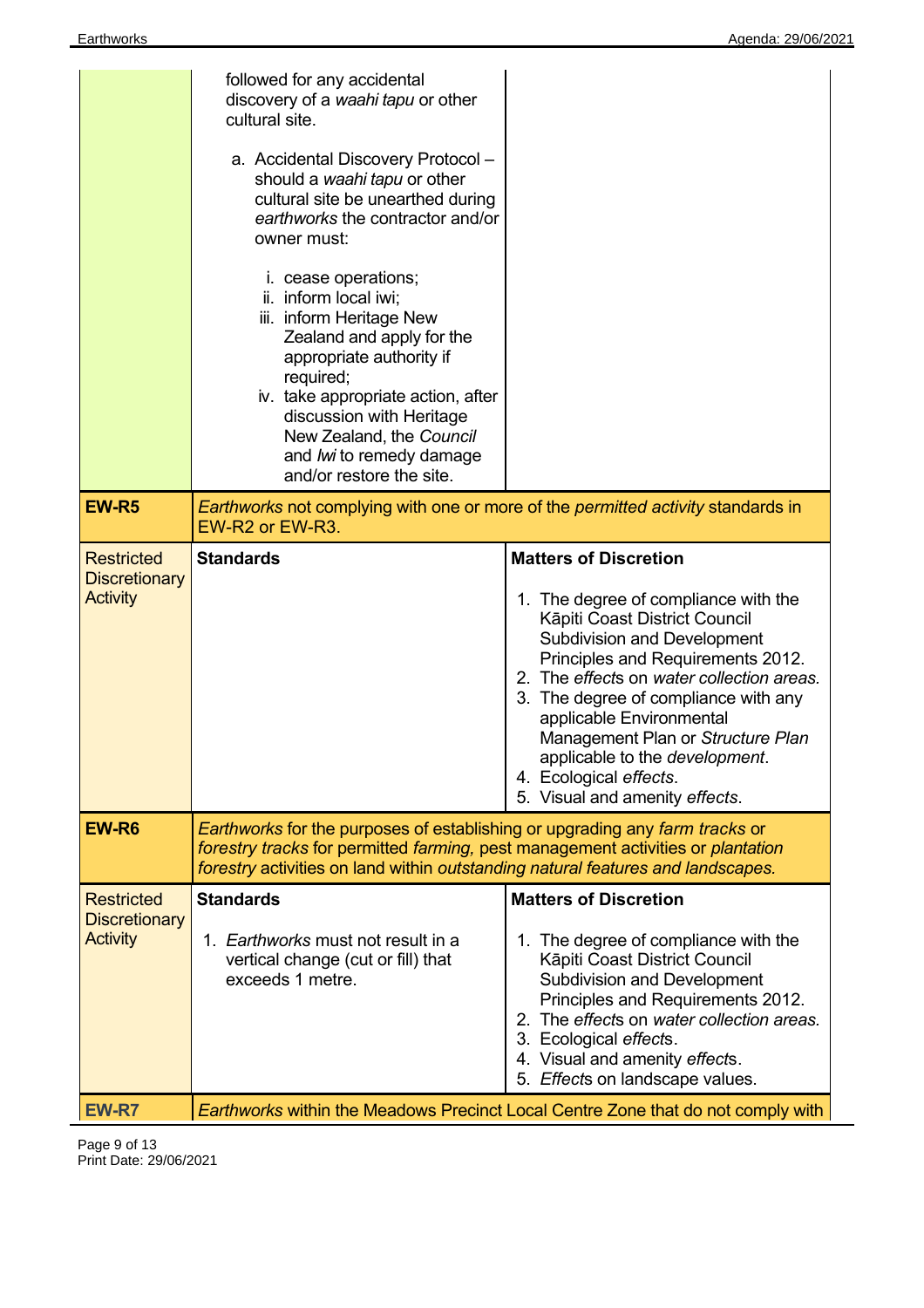|                                                              | the permitted activity Standards.                                                                                                                                                                                                                                                                                                                                                                   |                                                                                                                                                                                                                                                                                                                                                                                                                                                                                                                                                                                                                                                                                                                                                   |
|--------------------------------------------------------------|-----------------------------------------------------------------------------------------------------------------------------------------------------------------------------------------------------------------------------------------------------------------------------------------------------------------------------------------------------------------------------------------------------|---------------------------------------------------------------------------------------------------------------------------------------------------------------------------------------------------------------------------------------------------------------------------------------------------------------------------------------------------------------------------------------------------------------------------------------------------------------------------------------------------------------------------------------------------------------------------------------------------------------------------------------------------------------------------------------------------------------------------------------------------|
| <b>Restricted</b><br><b>Discretionary</b><br><b>Activity</b> | <b>Standards</b><br>1. Earthworks must be undertaken in<br>accordance with the Environmental<br>Management Plan prepared under<br>Rule LCZ-R10. If an Environmental<br>Management Plan has not been<br>prepared and approved in<br>accordance with Rule LCZ-R10, an<br><b>Environmental Management Plan</b><br>meeting the requirements of that<br>provision must be prepared and<br>complied with. | <b>Matters of Discretion</b><br>1. Visual, character and amenity effects.<br>2. Location, layout, size, extent and<br>design of proposed earthworks.<br>3. Consistency with the Meadows<br><b>Precinct Design Guidelines (Appendix</b><br>16) and Meadows Structure Plan<br>(Appendix 17).<br>4. Effects on landform and landscape.<br>5. The degree to which any cut or fill will:<br>a. alter existing landforms;<br>b. affect water quality;<br>c. cause or contribute to soil erosion<br>and slope stability; or<br>d. affect any waterbody, historic<br>heritage, significant indigenous<br>vegetation or sensitive natural<br>feature.<br>6. The degree of compliance with the<br>Environmental Management Plan<br>applicable to this rule. |
| EW-R <sub>8</sub>                                            | Schedule 1.                                                                                                                                                                                                                                                                                                                                                                                         | Earthworks in a geological feature listed in Schedule 6 and ecological sites listed in                                                                                                                                                                                                                                                                                                                                                                                                                                                                                                                                                                                                                                                            |
| <b>Discretionary</b><br><b>Activity</b>                      |                                                                                                                                                                                                                                                                                                                                                                                                     |                                                                                                                                                                                                                                                                                                                                                                                                                                                                                                                                                                                                                                                                                                                                                   |
| EW-R9                                                        | with one or more standards in EW-R4 or EW-R6.                                                                                                                                                                                                                                                                                                                                                       | Earthworks within outstanding natural features and landscapes that do not comply                                                                                                                                                                                                                                                                                                                                                                                                                                                                                                                                                                                                                                                                  |
| <b>Discretionary</b><br><b>Activity</b>                      |                                                                                                                                                                                                                                                                                                                                                                                                     |                                                                                                                                                                                                                                                                                                                                                                                                                                                                                                                                                                                                                                                                                                                                                   |

## **Policies - EW-EXT - Extractive Industries**

**EW-EXT-P2** Extractive Industries

To ensure that adverse visual *effects* from the location and operation of new *extractive industries* are avoided, remedied or mitigated by requiring the activities to be located outside areas identified as *outstanding natural features and landscapes* and requiring site landscaping where practicable to limit visibility from *Residential Zones* and *strategic arterial routes*.

**EW-EXT-P3** Extractive Industries in Rural Zones

To provide for *extractive industries* in a manner that recognises the social, economic and environmental benefits within the District from utilising mineral resources, whilst ensuring that significant adverse *effects* are remedied or mitigated as far as practicable.

Page 10 of 13 Print Date: 29/06/2021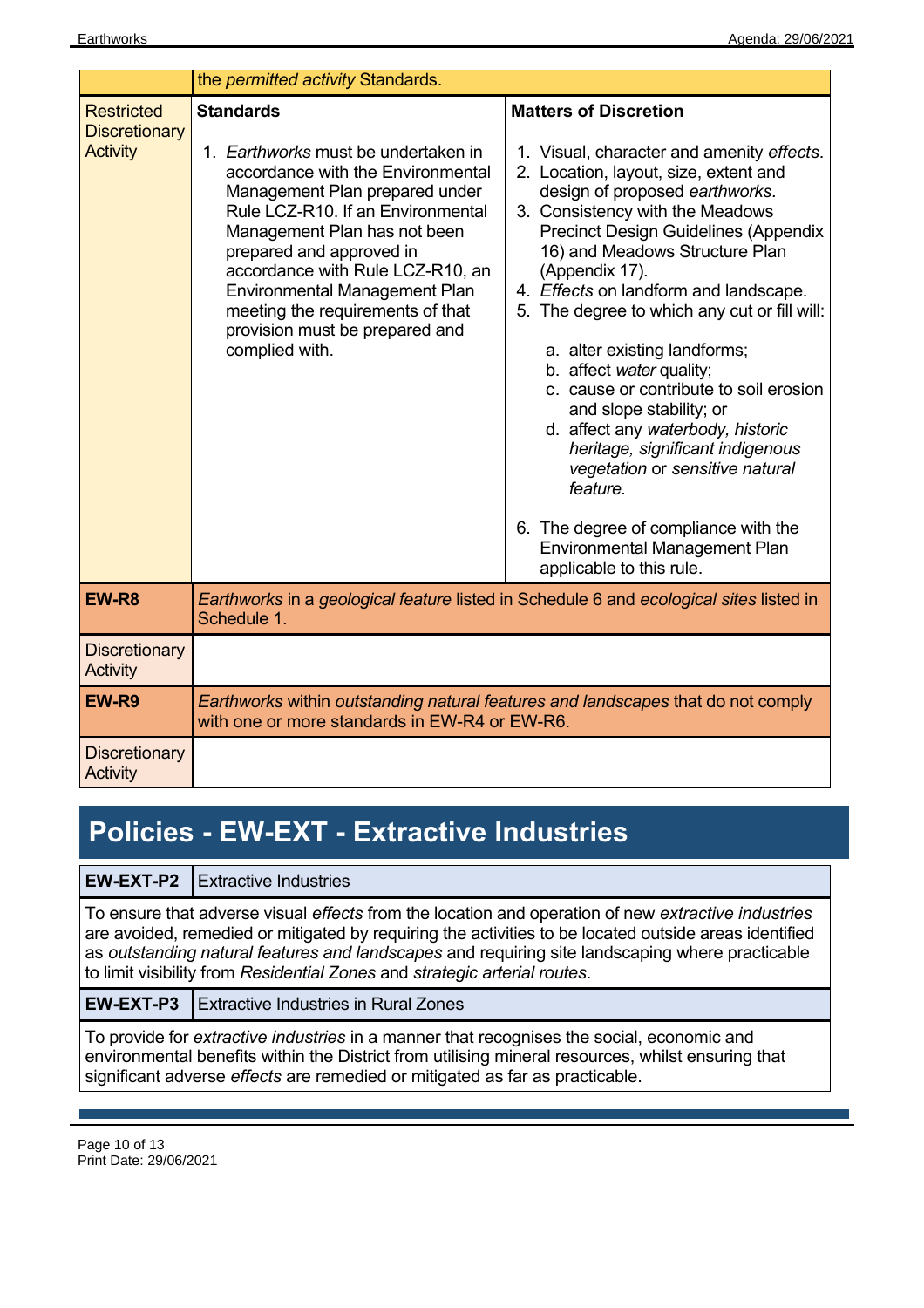# **Rules - EW-EXT - Extractive Industries**

| <b>EW-EXT-</b><br><b>R10</b>                                                                                                                                      | Extraction of materials from Farm quarries in the Rural Production Zone.                                                                                                                                                                                                                                                    |                                                                                                                                                        |  |
|-------------------------------------------------------------------------------------------------------------------------------------------------------------------|-----------------------------------------------------------------------------------------------------------------------------------------------------------------------------------------------------------------------------------------------------------------------------------------------------------------------------|--------------------------------------------------------------------------------------------------------------------------------------------------------|--|
| Permitted<br><b>Activity</b>                                                                                                                                      | <b>Standards</b><br>1. Extraction of materials from farm quarries shall:                                                                                                                                                                                                                                                    |                                                                                                                                                        |  |
|                                                                                                                                                                   | a. not exceed $1,000m^3$ in any calendar year;<br>b. not be extracted for sale or trade;<br>c. be used on that site or adjacent sites under the same ownership or<br>management for permitted farming activites ancillary to farming;<br>category: and<br>e. not be extracted nor stockpiled within the National Grid Yard. | d. not be extracted or stockpiled within an Outstanding Natural Feature and<br>Landscape, ecological site, historic heritage feature, or flood hazard  |  |
|                                                                                                                                                                   | 2. The farm quarry shall:<br>a. be setback 10m from any boundary;<br>b. be setback 20m from waterbodies and wetlands;<br>c. be setback 10m from an ecological site; and<br>d. be setback 30m from coastal marine areas.                                                                                                     |                                                                                                                                                        |  |
|                                                                                                                                                                   | 3. The farm quarry shall:<br>a. not include the use of mechanical separators or crushers; and<br>b. be limited to a maximum of 1 <i>quarry</i> site per site.                                                                                                                                                               |                                                                                                                                                        |  |
| <b>EW-EXT-</b><br><b>R11</b>                                                                                                                                      | Farm quarries that do not meet permitted activity standards and any activity that is<br>listed as a permitted activity which does not comply with one or more of the<br>associated standards.                                                                                                                               |                                                                                                                                                        |  |
| <b>Restricted</b>                                                                                                                                                 | <b>Standards</b>                                                                                                                                                                                                                                                                                                            | <b>Matters of Discretion</b>                                                                                                                           |  |
| <b>Discretionary</b><br><b>Activity</b>                                                                                                                           | <b>Note:</b> attention is drawn to the<br>Infrastructure Chapter, in which<br>additional controls apply to earthworks<br>in the National Grid Yard. Farm quarries<br>in the National Grid Yard will require<br>consent under INF-MENU-R36 or INF-<br>MENU-R39.                                                              | 1. Consideration of the effects of the<br>standards not met.<br>2. Measures to avoid, remedy or<br>mitigate adverse effects.<br>3. Cumulative effects. |  |
| <i>Extractive activities</i> including the removal of more than 100m <sup>3</sup> of topsoil and<br><b>EW-EXT-</b><br>landfills in all Rural Zones.<br><b>R12</b> |                                                                                                                                                                                                                                                                                                                             |                                                                                                                                                        |  |
|                                                                                                                                                                   | <b>Note: See EW-EXT-R13 regarding extractive industries.</b>                                                                                                                                                                                                                                                                |                                                                                                                                                        |  |
| <b>Restricted</b><br><b>Discretionary</b><br><b>Activity</b>                                                                                                      | <b>Standards</b><br>1. The extractive industry must be<br>located 300 metres from the<br>property boundary of any sensitive                                                                                                                                                                                                 | <b>Matters of Discretion</b><br>1. Visual effects.<br>2. Traffic effects.<br>3. Nuisance effects.                                                      |  |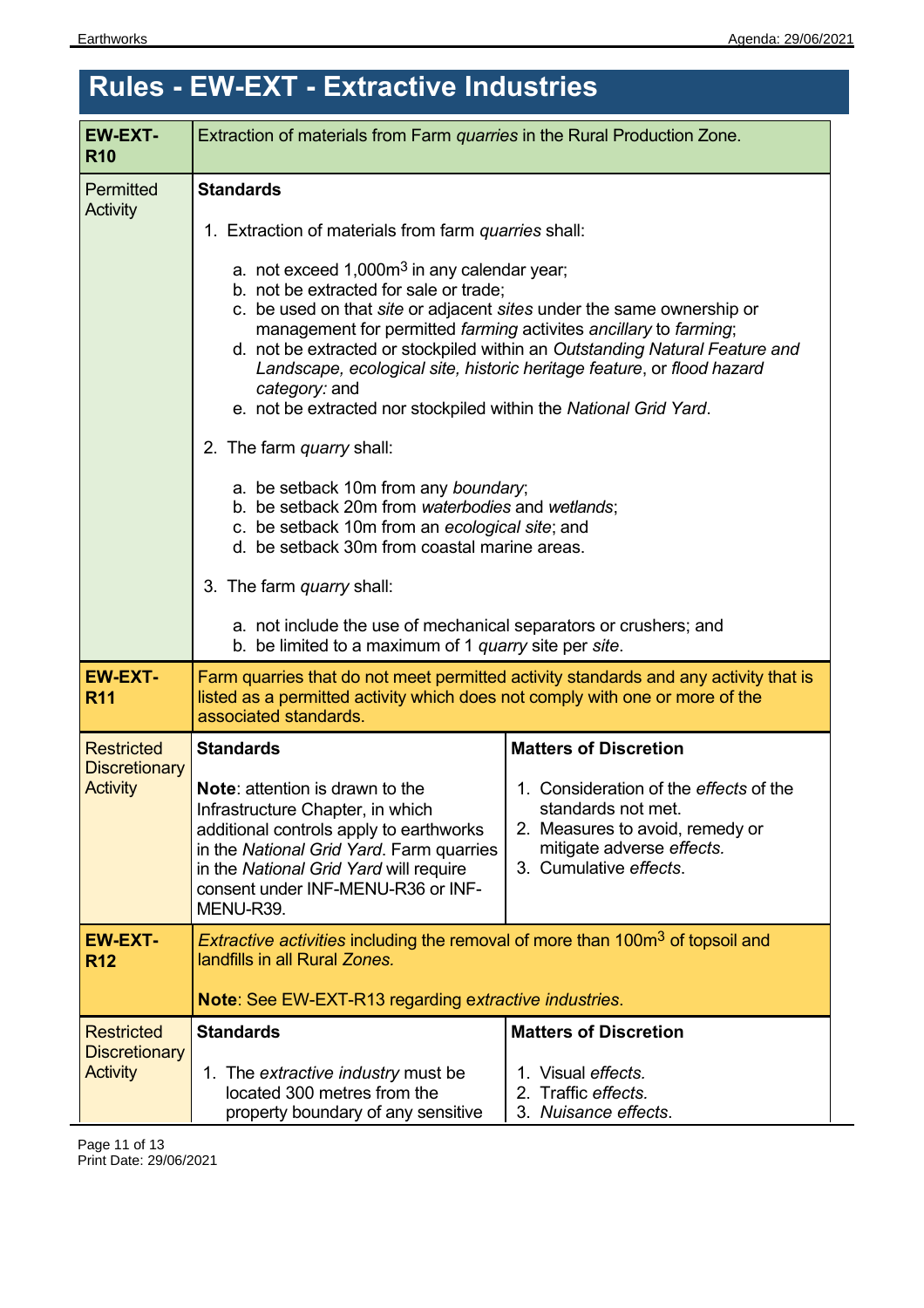|                                                              | activity.<br>2. The quarry face must not be within<br>view of any Residential Zone or<br>State Highway 1.<br>3. The subject site must be<br>landscaped with the planting of<br>vegetation with a minimum depth of<br>10 metres on the boundary which is<br>sufficient to screen the quarry from<br>neighbouring properties.<br>4. A management and restoration plan<br>for the <i>subject</i> site must be<br>submitted to the Council prior to<br>commencing extraction. The plan<br>must include methods to avoid,<br>remedy or mitigate visual, dust,<br>noise and traffic effects and a plan<br>to rehabilitate and revegetate the<br>subject site on completion of the<br>extraction.<br>5. Compliance with permitted activity<br>standards for noise, vibration and<br>blasting contained within NOISE-R8. | 4. Extent of earthworks.<br>5. Cumulative effects.<br>6. Ecological effects.<br>7. Effects on natural character in the<br>coastal environment.                                                                                                                                                                                                                                                                                                                                                                                                                                                                                                                                                                                                                                                                                                               |
|--------------------------------------------------------------|------------------------------------------------------------------------------------------------------------------------------------------------------------------------------------------------------------------------------------------------------------------------------------------------------------------------------------------------------------------------------------------------------------------------------------------------------------------------------------------------------------------------------------------------------------------------------------------------------------------------------------------------------------------------------------------------------------------------------------------------------------------------------------------------------------------|--------------------------------------------------------------------------------------------------------------------------------------------------------------------------------------------------------------------------------------------------------------------------------------------------------------------------------------------------------------------------------------------------------------------------------------------------------------------------------------------------------------------------------------------------------------------------------------------------------------------------------------------------------------------------------------------------------------------------------------------------------------------------------------------------------------------------------------------------------------|
| <b>EW-EXT-</b><br><b>R13</b>                                 | <b>Extractive industries within or contiguous to the subject sites identified within</b><br>Schedule 10 of the District Plan.                                                                                                                                                                                                                                                                                                                                                                                                                                                                                                                                                                                                                                                                                    |                                                                                                                                                                                                                                                                                                                                                                                                                                                                                                                                                                                                                                                                                                                                                                                                                                                              |
| <b>Restricted</b><br><b>Discretionary</b><br><b>Activity</b> | <b>Standards</b><br>1. A Quarry Management Plan for the<br>subject site must be submitted to<br>the Council. The Quarry<br>Management Plan must include<br>methods to avoid, remedy or<br>mitigate adverse effects and must<br>include the following:<br>a. Existing topography, drainage,<br>watercourses, vegetation cover<br>and any significant landform or<br>features;<br>b. Subject Site development plans,<br>location and bulk of buildings,<br>hours of operation and areas of<br>extraction, storage, stockpiling,<br>processing and distribution;<br>c. Estimated volumes to be<br>extracted and timeframes and<br>methods to avoid, remedy or<br>mitigate sediment and erosion<br>effects;<br>d. Methods to ensure the<br>avoidance of offensive or                                                 | <b>Matters of Discretion</b><br>1. Mitigation of visual effects through<br>landscaping and/or screening.<br>2. Building bulk and location in proximity<br>to subject site boundaries.<br>3. Stormwater, sediment and erosion<br>control effects.<br>4. Traffic effects, including on the safety<br>and capacity of the road network, and<br>the design and location of <i>subject site</i><br>access.<br>5. Management of evening and night<br>time truck movements to mitigate<br>noise effects.<br>6. Noise, vibration and blasting effects<br>where the proposal exceeds the<br>relevant standards in NOISE-R8.<br>7. Mitigation of dust, light spill and odour<br>effects.<br>8. Ecological effects.<br>9. Effects on historic heritage and<br>cultural values.<br>10. Natural hazard effects.<br>11. Subject site rehabilitation.<br>12. Public safety. |

Page 12 of 13 Print Date: 29/06/2021